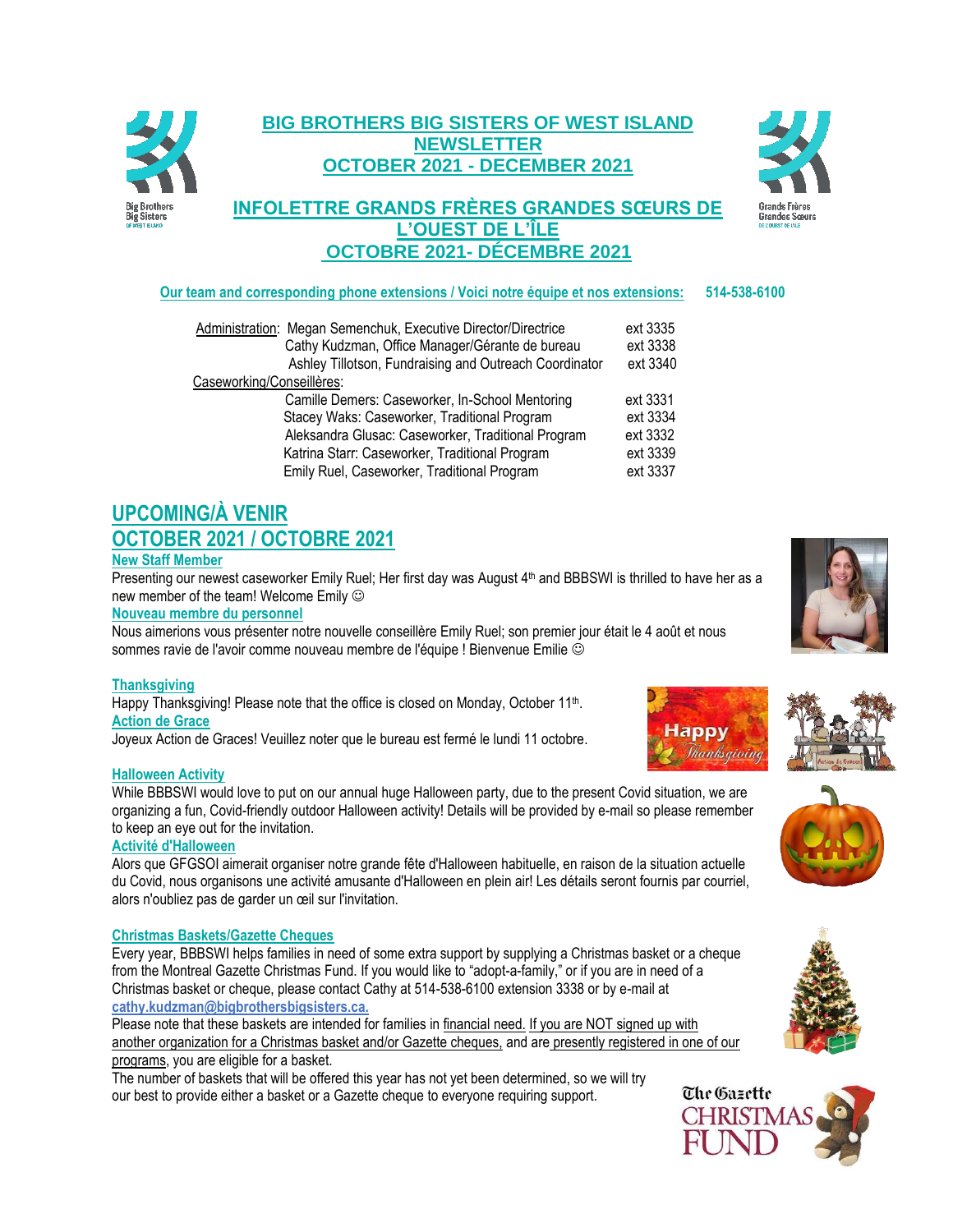## **Paniers de Noel/Chèques de Gazette**

Chaque année, GFGSOI aide des familles qui ont besoin de plus de support en leur fournissant un panier de Noel ou un chèque du fond de Noel de la Gazette de Montréal. Si vous aimeriez ''adopter-une-famille'', ou si vous êtes en besoin pour un panier de Noel ou un chèque de la Gazette, veuillez contacter Cathy au 514-538-6100 extension 3338 ou par courriel à **[cathy.kudzman@bigbrothersbigsisters.ca](mailto:cathy.kudzman@bigbrothersbigsisters.ca)**

Veuillez noter que ces paniers sont ciblés pour les familles en difficultés financières. Si vous n'êtes PAS enregistré avec une autre organisation pour un panier de Noel et/ou un chèque de la Gazette, et que vous êtes présentement enregistré dans un de nos programmes, vous êtes éligibles pour un panier.

Le nombre de paniers offerts cette année ne sont pas encore déterminer alors nous allons faire de notre mieux pour vous offrir soit un panier, ou un chèque.

## **NOVEMBER 2021 / NOVEMBRE 2021**

## **Big Bunch activity**

Stay tuned for more details to come by e-mail. **Activité Big Bunch**  Restez à l'affut pour plus de détails à venir par courriel.

# **DECEMBER 2021 / DÉCEMBRE 2021**

## **Christmas Activity**

To be determined. We will plan an event based on what the status of the Covid situation will be by then. Please check your e-mails regularly for any news. **Activité de Noël**

A déterminé. Nous planifierons un événement en fonction de l'état de la situation Covid d'ici là. Veuillez vérifier vos courriels régulièrement pour des nouvelles.

#### **Christmas Holidays**

The BBBS office will be closed for the Holidays from (tentatively) Wednesday, December 23rd until Friday, January 1 st . We will be back open on Monday, January 3rd, 2022.

#### **Vacances de Noël**

Le bureau de GFGSOI va être fermer pour le temps des fêtes du (approximativement) mercredi, le 23 Décembre au 1 ier Janvier. Nous allons être de retour au bureau Lundi le 3 Janvier, 2022.

# **Recap/En Revue**

**JULY 2021 / JUILLET 2021**

## **"Plantables" Fundraiser**

Our "Plantables" gardening fundraiser took place from March until the beginning of July. Thank you to all who ordered plants and veggies for their gardens; \$220 was raised.

### **Collecte de fonds « plantables »**

Notre levée de fonds pour le jardinage « Plantables » s'est déroulée de mars à début juillet. Merci à tous ceux qui ont commandé des plantes et des légumes pour leurs jardins ; \$220 a été amassé.

#### **Big Bunch activity**

BBBSWI's Big Bunch activity for July was a trip to iSaute. Everybody had a good time bouncing around and being active. Thanks to all who came out to participate!

#### **Activité Big Bunch**

L'activité Big Bunch de GFGSOI pour juillet était un voyage à iSaute. Tout le monde a passé un bon moment à rebondir et à être actif. Merci à tous ceux qui sont venus participer!













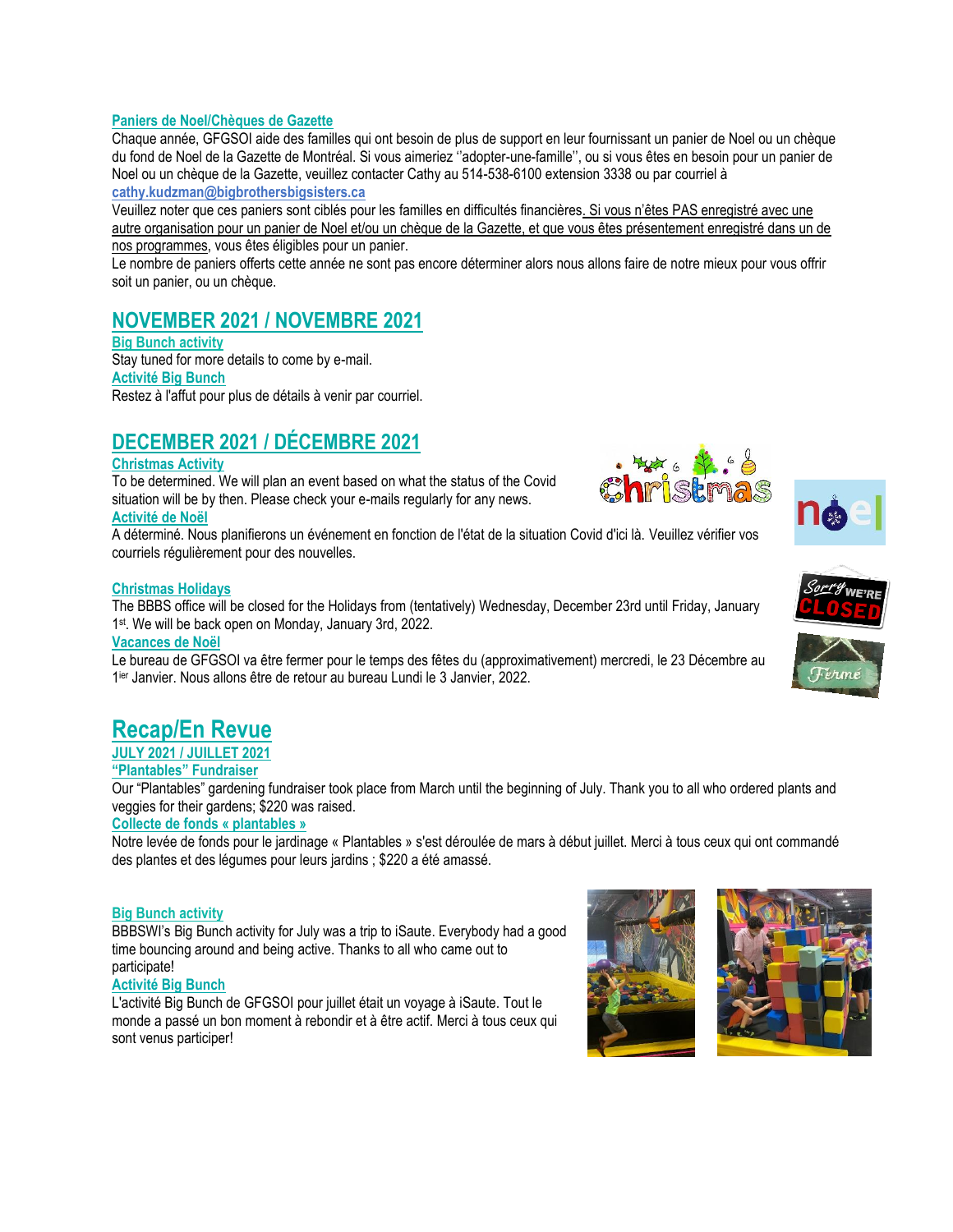#### **Summer Camps**

BBBSWI once again offered one free week at camp for those who needed. This year's participating camps were SportLife, Laurus camp and the Canadian Tire Bon Depart sleep away camp. Thank you to these amazing organizations for giving our kids some wonderful memories and their families some financial help. This summer, we were able to send 20 kids to camp! **Camps d'été**

GFGSOI a encore une fois offert une semaine gratuite au camp pour ceux qui en ont besoin. Les camps participants de cette année sont SportLife, le camp Laurus et le camp Bon Départ de Canadian Tire. Merci à ces organisations incroyables d'avoir donné à nos enfants des souvenirs amusants et merveilleux et à leurs familles un soutien financier.

#### **BBBSWI T-Shirts**

Matching t-shirts for Bigs and Littles were created by the very creative Big Brother and Board Member Sebastiano Stabile. We gave out shirts to 46 matches! They are fun to wear together anywhere you go and helps to spread awareness about BBBSWI. **T-shirts GFGSOI** 

Les t-shirts assortis pour les grands et les petits ont été créés par le très créatif Grand Frère et membre du conseil d'administration Sebastiano Stabile. Nous avons distribué des chandails à 46 jumelages ! Ils sont amusants à porter partout et aident à faire connaître les GFGS.

#### **AUGUST 2021 / AOUT 2021**

#### **Movie Passes**

A few of our matches were able to check out the advance screening of the movie Free Guy, thanks to Promotion Avenue. We get these opportunities throughout the year so keep checking your emails! Please remember that to be eligible to take advantage of these fun events, your follow-ups with your caseworker need to be up to date.

#### **Laisser-Passer pour le cinéma :**

Quelques-uns de nos jumelages ont pu voir en avant-première le film Free Guy, grâce à Promotion Avenue. Nous recevons ces opportunités tout au long de l'année, alors continuez à vérifier vos courriels ! N'oubliez pas que pour pouvoir profiter de ces événements amusants, vos suivis avec votre intervenante doivent être à jour.

#### **The 2021 Montreal Ribfest**

It was good to be back! The annual Montreal Ribfest was, as usual, a huge success. Close to 11,000 people attended over the three days and BBBSWI received many generous donations. Thanks to everyone who came to support BBBSWI by purchasing ribs and other fantastic treats; our fundraisers allow us to continue to provide services to kids in and around the West Island. **Montreal Ribfest 2021**

C'était bon d'être de retour ! Le Ribfest annuel de Montréal a été, comme d'habitude, un énorme succès. Près de 11 000 personnes ont assisté au cours des trois jours et GFGSOI a reçu de nombreux dons généreux. Merci à tous ceux qui sont venus soutenir GFGSOI en achetant des côtes levées et autres friandises fantastiques ; nos collectes de fonds nous permettent de continuer à offrir des services aux enfants dans et autour de l'ouest de l'île.

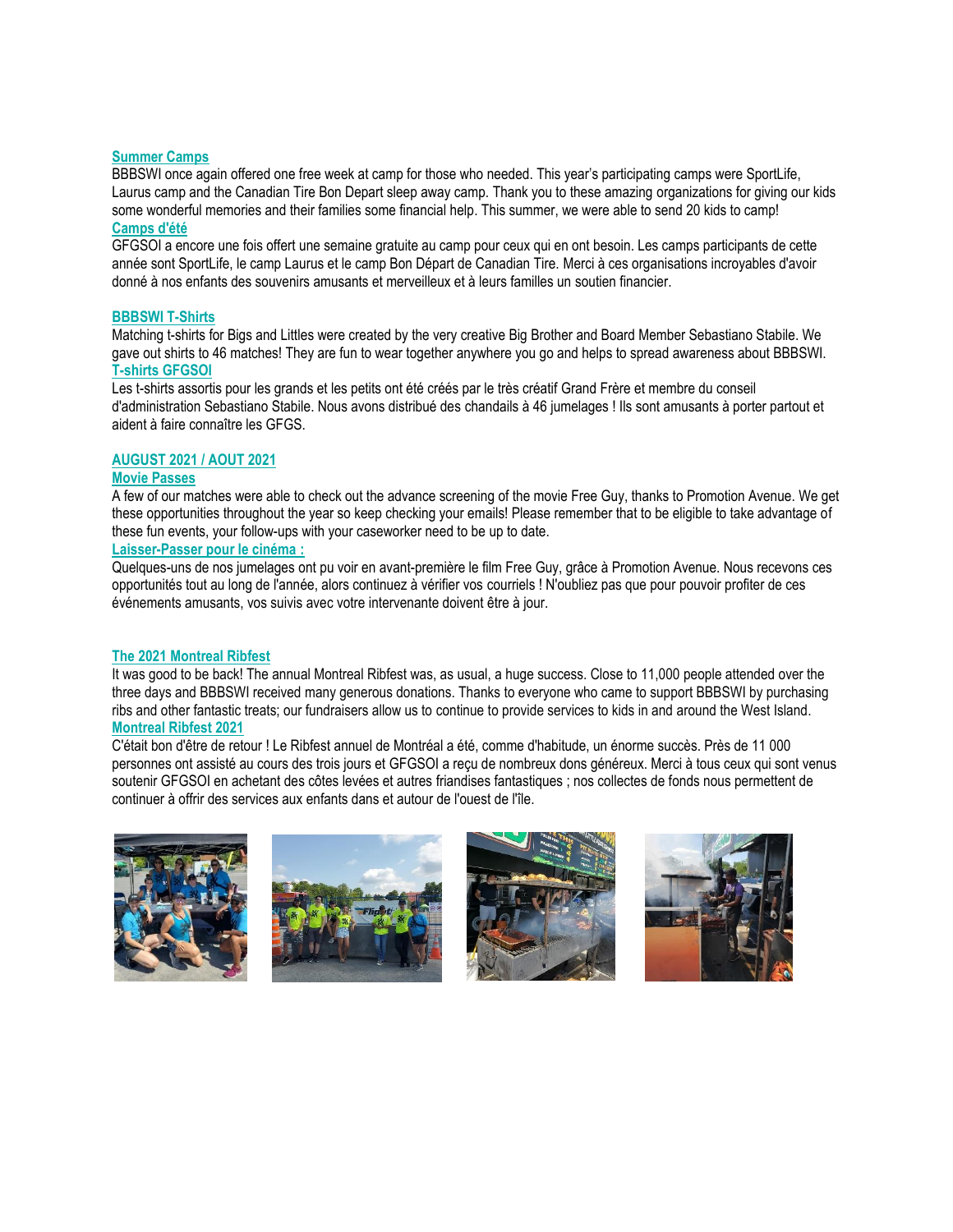#### **Summer Intern**

We said good-bye to our summer student, Lara (pictured on the left with Ashley), who was Ashley's right-hand woman all summer long, helped with the preparations for the Ribfest and put together thank you awards for our donors (Traffic Tech, Flighthub and Village des Valeurs). We wish her luck in her future endeavors!

#### **Stagiaire d'été**

Nous avons dit au revoir à notre étudiante d'été, Lara (photo de gauche avec Ashley). Lara a participé aux préparatifs du Ribfest et a préparé des prix de remerciement pour nos donateurs (Traffic Tech, Flighthub et Village des Valeurs). Nous lui souhaitons bonne chance dans ses futurs projets !

### **Annual School Supply Drive**

Our annual school supply drive took place at the end of August. Every year BBBSWI receives donations of school supplies for families registered in our programs, who are in need of a bit of help with these purchases. Thank you to the teams at Khalsa Aid, Fedex Ground, Old Navy Fairview, Old Navy Vaudreuil and The Gap Fairview for providing so many new supplies. We were able to help 33 kids this year! Each child received a beautiful school bag overflowing with brand new supplies.

#### **Collecte annuelle de fournitures scolaires**

Notre collecte annuelle de fournitures scolaires a eu lieu à la fin du mois d'août. Chaque année, GFGSOI reçoit des dons de fournitures scolaires pour les familles inscrites à nos programmes, qui ont besoin d'un peu d'aide pour ces achats. Merci aux équipes de Khalsa Aid, Fedex Ground, Old Navy Fairview, Old Navy Vaudreuil et The Gap Fairview pour avoir fourni tant de nouvelles fournitures. Nous avons pu aider 33 enfants cette année ! Chaque enfant a reçu un magnifique sac d'école débordant de fournitures toutes neuves.



## **SEPTEMBER 2021 / SEPTEMBRE 2021**

#### **Big Bunch activity**

BBBSWI's Big Bunch activity for September took place at Farm Project Pace in Ile-Bizard, where everyone had a chance to feed the farm animals. Caseworker Stacey even got close to a chicken and lived to tell the tale  $\odot$ . **Activité Big Bunch** 

L'activité Big Bunch de septembre a eu lieu à la Ferme Projet Pace à l'Ile-Bizard, où tout le monde a eu la chance de nourrir les animaux de la ferme. La conseillère, Stacey, s'est même approchée d'un poulet et a vécu pour le raconter.









#### **Epicure Fundraiser**

BBBSWI and Epicure teamed up together to raise funds by offering a collection of 6 spice packages for \$25. 40% of all sales goes to Big Brothers Big Sisters of West Island. Thank you to those who purchased the spice packages - \$700 was raised! **Collecte de fonds Épicure** 

GFGSOI et Epicure se sont associés pour collecter des fonds en offrant une collection de 6 paquets d'épices pour 25 \$. 40 % de toutes les ventes sont versées aux Grands Frères Grandes Sœurs de l'Ouest de l'Île. Merci à ceux qui ont acheté les paquets d'épices - 700 \$ ont été recueillis !